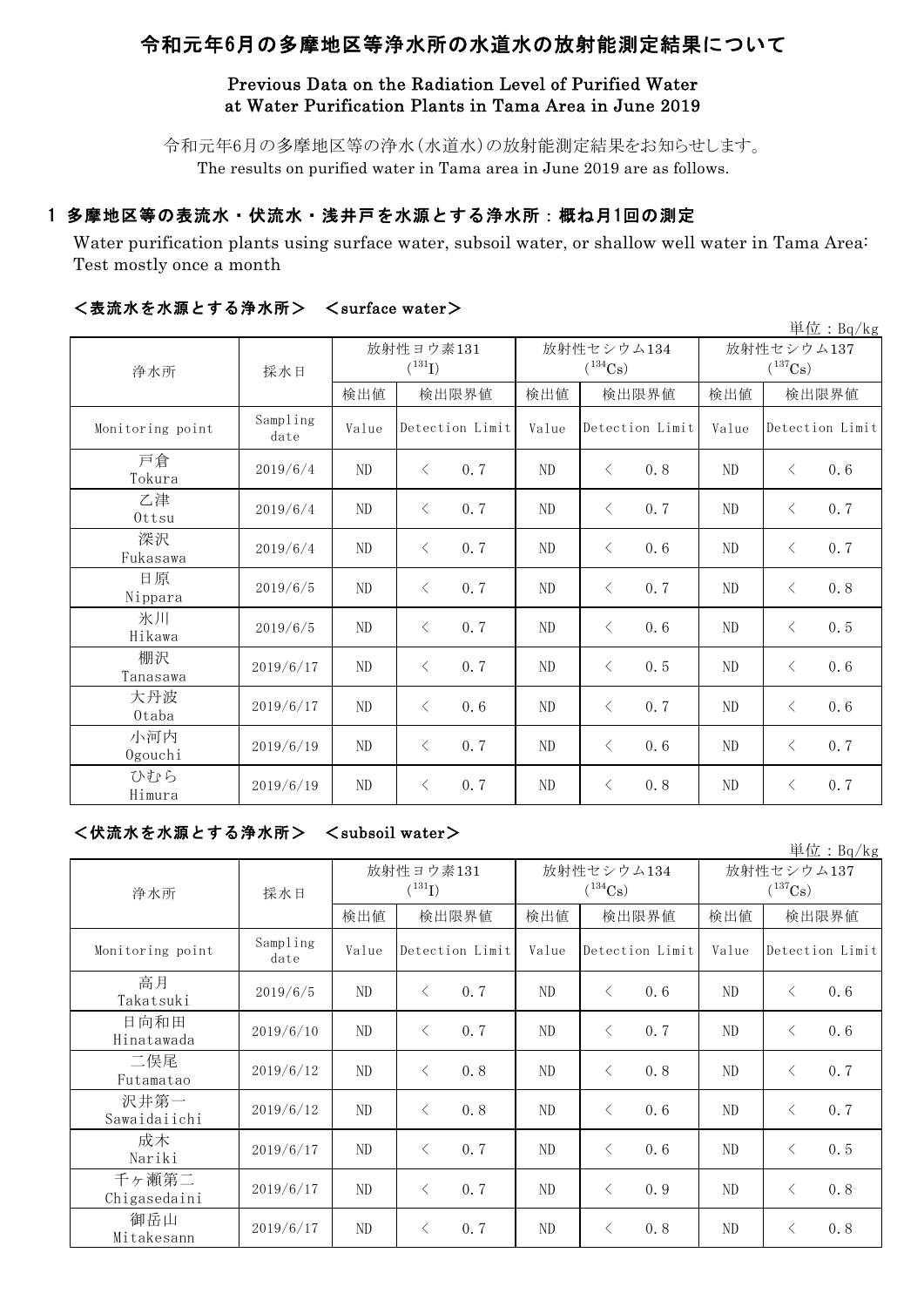#### <地下水(浅井戸)を水源とする浄水所> <shallow well>

|                    |                  |                          |                 |       |                            |                 |       |                            |                 | 単位: $Bq/kg$ |
|--------------------|------------------|--------------------------|-----------------|-------|----------------------------|-----------------|-------|----------------------------|-----------------|-------------|
| 浄水所                | 採水日              | 放射性ヨウ素131<br>$(^{131}I)$ |                 |       | 放射性セシウム134<br>$(^{134}Cs)$ |                 |       | 放射性セシウム137<br>$(^{137}Cs)$ |                 |             |
|                    |                  | 検出値                      |                 | 検出限界値 | 検出値                        |                 | 検出限界値 | 検出値                        | 検出限界値           |             |
| Monitoring point   | Sampling<br>date | Value                    | Detection Limit |       | Value                      | Detection Limit |       | Value                      | Detection Limit |             |
| 杉並<br>Suginami     | 停止中              |                          |                 |       |                            |                 |       |                            |                 |             |
| 上石原<br>kamiisihara | 2019/6/10        | ND.                      |                 | 0.5   | ND.                        |                 | 0.4   | ND                         |                 | 0.6         |
| 上代継<br>Kamiyotsugi | 2019/6/18        | ND.                      |                 | 0.5   | ND.                        |                 | 0.4   | ND                         |                 | 0.5         |
| 大久野<br>Oguno       | 2019/6/18        | ND.                      |                 | 0.5   | ND.                        |                 | 0.4   | ND                         |                 | 0.5         |

#### 2 地下水(深井戸)を水源とする浄水所:概ね3ヶ月1回の測定

Source water in taken form deep well: Test mostly once every three month

単位:Bq/kg 検出値 | 検出限界値 | 検出値 | 検出値 | 検出値 Monitoring point Sampling<br>date mpiing | Value |Detection Limit| Value |Detection Limit| Value |Detection Limit<br>date 府中武蔵台  $F$ uchumusashidai 2019/6/4 ND < 0.7 ND < 0.6 ND < 0.6 若松 Wakamatsu 2019/6/4 ND <sup>&</sup>lt; 0.8 ND <sup>&</sup>lt; 0.6 ND <sup>&</sup>lt; 0.7 中藤配水所 nakato | 2019/6/4 | ND | < 0.8 | ND | < 0.9 | ND | < 0.9<br>Nakato 暁町  $\frac{1}{2019}$  Akatsukicho  $2019/6/5$  ND  $\lt$  0.6 ND  $\lt$  0.6 ND  $\lt$  0.7 上連雀 Kamirenjyaku | 2019/6/12 | ND | < 0.7 | ND | < 0.5 | ND | < 0.8 三鷹新川 – ● 1/11<br>Mitakashinkawa 2019/6/12 ND < 0.7 ND < 0.7 ND < 0.6 府中南町 Fuchuminamicho  $2019/6/13$  ND  $\langle$  0.8 ND  $\langle$  0.7 ND  $\langle$  0.7 元本郷  $M_{\rm O}$   $\sim$   $\mu$   $\sim$   $\mu$   $\sim$   $\mu$   $\sim$   $\mu$   $\sim$   $\mu$   $\sim$   $\mu$   $\sim$   $\mu$   $\sim$   $\mu$   $\sim$   $\mu$   $\sim$   $\mu$   $\sim$   $\mu$   $\sim$   $\mu$   $\sim$   $\mu$   $\sim$   $\mu$   $\sim$   $\mu$   $\sim$   $\mu$   $\sim$   $\mu$   $\sim$   $\mu$   $\sim$   $\mu$   $\sim$   $\mu$   $\sim$   $\mu$   $\$ 富士見第三 Fijimidaisan | 2019/6/20 | ND | < 0.9 | ND | < 0.8 | ND | < 1 原町田 Haramachida 2019/6/20 ND <sup>&</sup>lt; 0.8 ND <sup>&</sup>lt; 0.6 ND <sup>&</sup>lt; 0.6 検出限界値 |検出値 |検出限界値 放射性ヨウ素131  $(^{131}I)$ 放射性セシウム134  $(^{134}Cs)$ 放射性セシウム137 净水所 採水日 ( $^{131}$ I) ( $^{134}$ Cs) ( $^{137}$ Cs)

※1 ND:不検出

- ※2 検査機関:東京都水道局水質センター
- ※3 「検出限界値」とは、測定において検出できる最小値のことをいいます。 放射能の特性として、同じ機器で測定しても、検体ごとに検出限界値は変動します。 たとえば、検出限界値「<0.8」とあるのは、検出できる最小値が0.8Bq/kgであり、加えて検出値がNDの場合 は、この水の放射性物質濃度は「0.8Bq/kg未満である」ことを意味します。
- ※1 ND:Not Detectable
- ※2 Testing institute:Water Quality Management Center
- ※3 "Detection Limit" refers to the minimum detectable value. Radioactivity has the property wherein even using the same measurement device, the minimum level varies with the sample being measured. For example, a detection limit "<0.8" means that the minimum measurement for that day's sample was 0.8 Bq/kg. And a case such as a result of "ND", the concentration of radioactive particles in the sample was less than 0.8 Bq/kg.